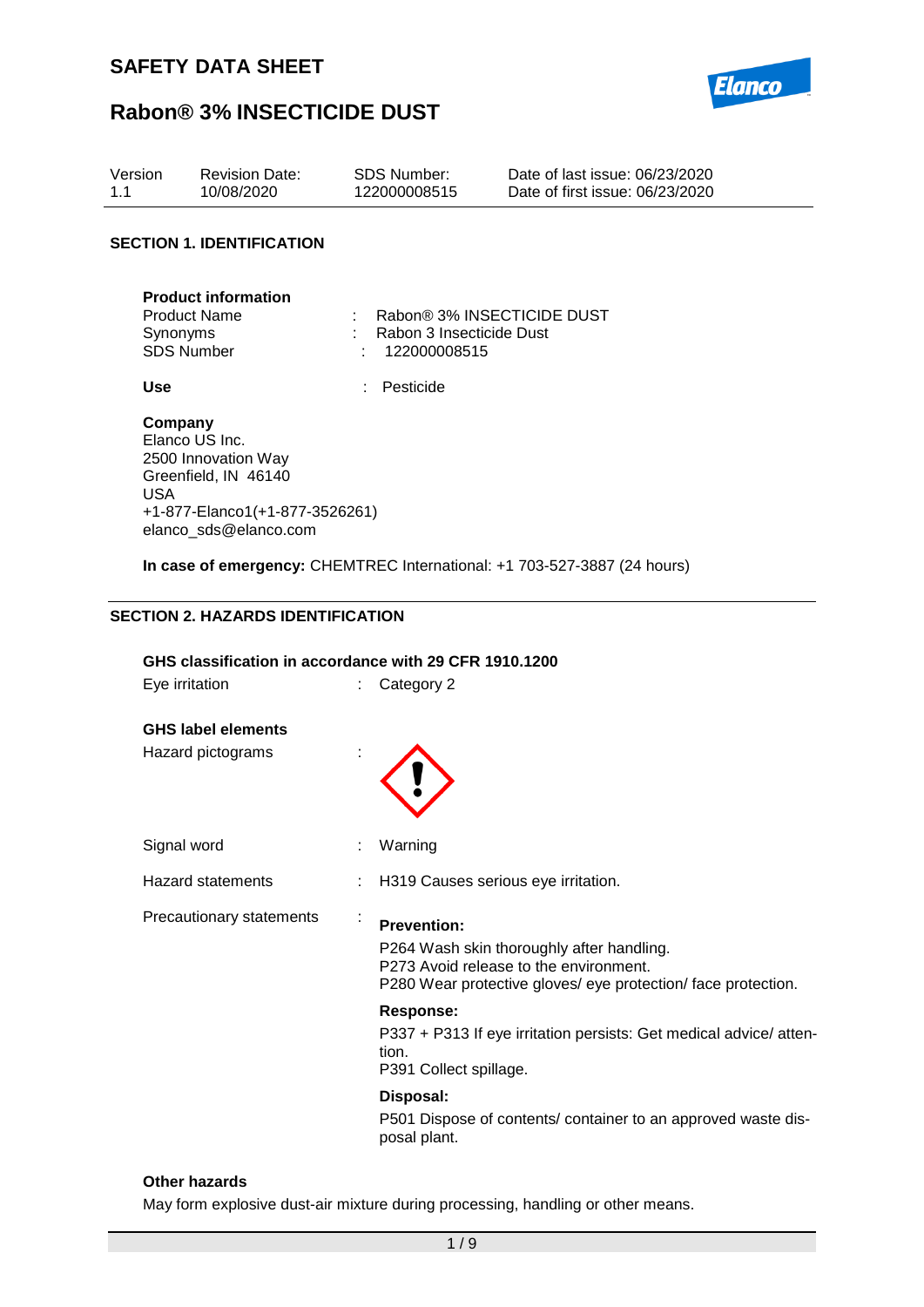

| Version<br>1.1 |                                                          | <b>Revision Date:</b><br>10/08/2020                    |  | <b>SDS Number:</b><br>Date of last issue: 06/23/2020<br>122000008515<br>Date of first issue: 06/23/2020 |                                                               |  |  |  |
|----------------|----------------------------------------------------------|--------------------------------------------------------|--|---------------------------------------------------------------------------------------------------------|---------------------------------------------------------------|--|--|--|
|                | <b>SECTION 3. COMPOSITION/INFORMATION ON INGREDIENTS</b> |                                                        |  |                                                                                                         |                                                               |  |  |  |
|                |                                                          | Substance / Mixture                                    |  | <b>Mixture</b>                                                                                          |                                                               |  |  |  |
|                | <b>Components</b>                                        |                                                        |  |                                                                                                         |                                                               |  |  |  |
|                |                                                          | Chemical name                                          |  | CAS-No.                                                                                                 | Concentration (% w/w)                                         |  |  |  |
|                |                                                          | Tetrachlorvinphos                                      |  | 22248-79-9                                                                                              | 3                                                             |  |  |  |
|                |                                                          |                                                        |  |                                                                                                         |                                                               |  |  |  |
|                |                                                          | <b>SECTION 4. FIRST AID MEASURES</b>                   |  |                                                                                                         |                                                               |  |  |  |
|                |                                                          | General advice                                         |  |                                                                                                         | No hazards which require special first aid measures.          |  |  |  |
|                | If inhaled                                               |                                                        |  | Not an expected entry route.                                                                            |                                                               |  |  |  |
|                |                                                          | In case of skin contact                                |  | No hazards which require special first aid measures.                                                    |                                                               |  |  |  |
|                |                                                          | In case of eye contact                                 |  |                                                                                                         | Flush eyes with water as a precaution.                        |  |  |  |
|                | If swallowed                                             |                                                        |  | center or physician immediately.                                                                        | In case of accidental ingestion, contact your regional poison |  |  |  |
|                | delayed                                                  | Most important symptoms<br>and effects, both acute and |  | No information available.                                                                               |                                                               |  |  |  |
|                |                                                          | Notes to physician                                     |  | No information available.                                                                               |                                                               |  |  |  |
|                | <b>SECTION 5. FIREFIGHTING MEASURES</b>                  |                                                        |  |                                                                                                         |                                                               |  |  |  |
|                |                                                          | Suitable extinguishing media                           |  | bon dioxide.                                                                                            | Use water spray, alcohol-resistant foam, dry chemical or car- |  |  |  |
|                | media                                                    | Unsuitable extinguishing                               |  | None known.                                                                                             |                                                               |  |  |  |
|                | fighting                                                 | Specific hazards during fire-                          |  | Fire may cause evolution of:<br>Carbon monoxide (CO)<br>Carbon dioxide (CO2)                            |                                                               |  |  |  |

|  | Dust can form an explosive mixture in air. |  |
|--|--------------------------------------------|--|
|  |                                            |  |

| Further information | : Prevent fire extinguishing water from contaminating surface |
|---------------------|---------------------------------------------------------------|
|                     | water or the ground water system.                             |

Dust/air-mixtures are explosive at intense warming.

| Special protective equipment | In the event of fire, wear self-contained breathing apparatus. |
|------------------------------|----------------------------------------------------------------|
| for firefighters             | Use personal protective equipment.                             |

### **SECTION 6. ACCIDENTAL RELEASE MEASURES**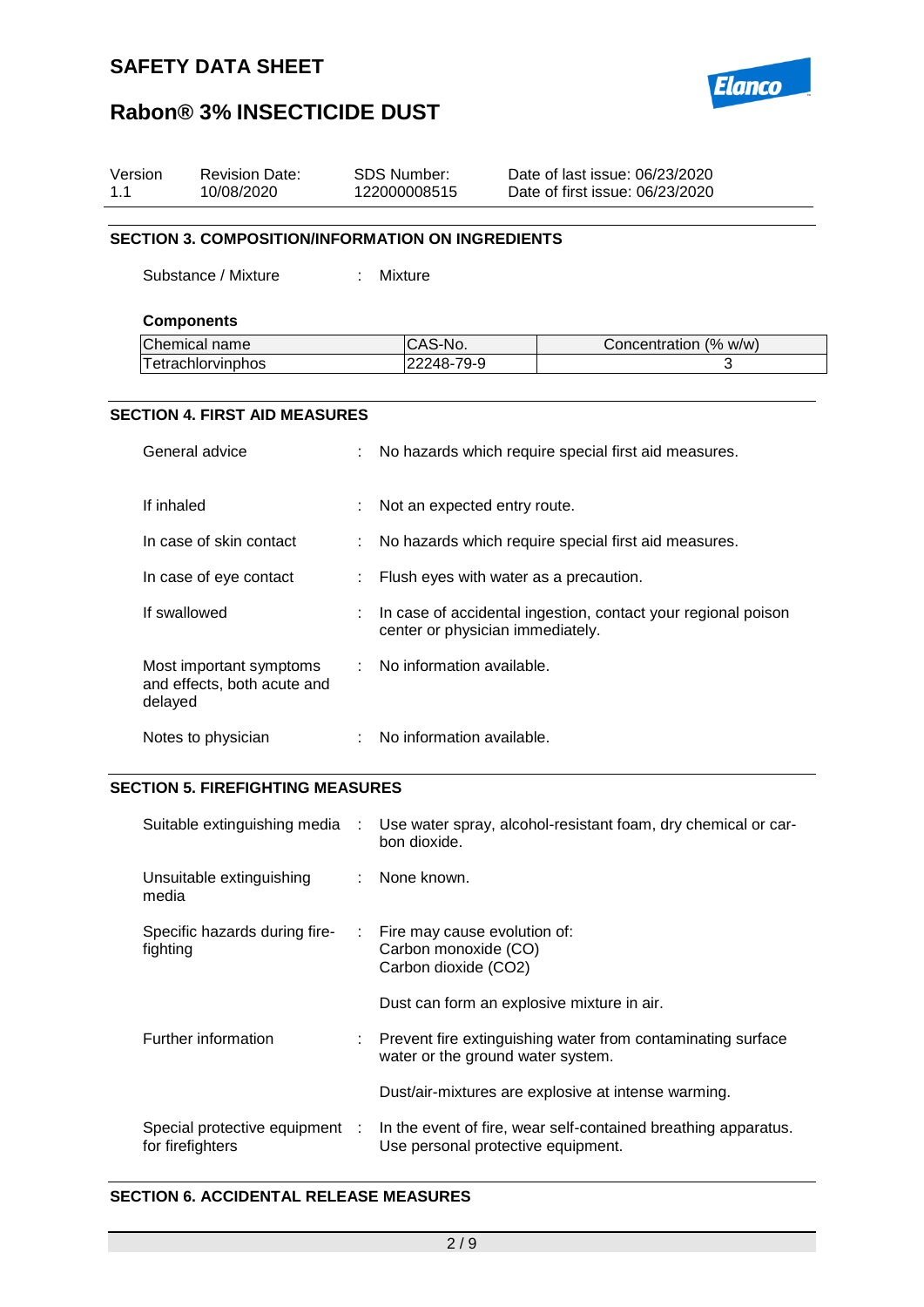

| Version<br>1.1 | <b>Revision Date:</b><br>10/08/2020                                             | <b>SDS Number:</b><br>122000008515                                                                                                                                                                                                                                                                         | Date of last issue: 06/23/2020<br>Date of first issue: 06/23/2020                                                                                                       |  |  |
|----------------|---------------------------------------------------------------------------------|------------------------------------------------------------------------------------------------------------------------------------------------------------------------------------------------------------------------------------------------------------------------------------------------------------|-------------------------------------------------------------------------------------------------------------------------------------------------------------------------|--|--|
|                | Personal precautions, protec- :<br>tive equipment and emer-<br>gency procedures | Use personal protective equipment.<br>Avoid breathing dust.                                                                                                                                                                                                                                                | Flush the area with water to remove any residue. Contain any<br>washwaters. Do not allow washwaters to contaminate surface<br>waters and do not flush to sewer systems. |  |  |
|                | Methods and materials for<br>containment and cleaning up                        | Contain spillage, and then collect with an electrically protected<br>vacuum cleaner or by wet-brushing and place in container for<br>disposal according to local regulations (see section 13).<br>For small spills, absorb on absorbent material, sweep up and<br>place in an approved chemical container. |                                                                                                                                                                         |  |  |
|                | <b>SECTION 7. HANDLING AND STORAGE</b>                                          |                                                                                                                                                                                                                                                                                                            |                                                                                                                                                                         |  |  |
|                | Advice on protection against<br>fire and explosion                              | ignition.                                                                                                                                                                                                                                                                                                  | Take measures to prevent the build up of electrostatic charge.<br>Keep away from open flames, hot surfaces and sources of                                               |  |  |
|                | Advice on safe handling                                                         | Avoid dust formation.                                                                                                                                                                                                                                                                                      |                                                                                                                                                                         |  |  |

### **SECTION 8. EXPOSURE CONTROLS/PERSONAL PROTECTION**

### **Components with workplace control parameters**

| Components                                                      | CAS-No.  | Value type<br>(Form of<br>exposure) | Control parame-<br>ters / Permissible<br>concentration | <b>Basis</b>     |
|-----------------------------------------------------------------|----------|-------------------------------------|--------------------------------------------------------|------------------|
| Contains no substances with occupational exposure limit values. |          |                                     |                                                        |                  |
| Calcium carbonate                                               | 471-34-1 | TWA (Res-<br>pirable)               | $5 \text{ mg/m}^3$<br>(Calcium car-<br>bonate)         | <b>NIOSH REL</b> |
|                                                                 |          | TWA (Res-<br>pirable)               | $5 \text{ mg/m}^3$<br>(Calcium car-<br>bonate)         | <b>NIOSH REL</b> |
|                                                                 |          | TWA (total)                         | $10 \text{ mg/m}^3$<br>(Calcium car-<br>bonate)        | <b>NIOSH REL</b> |
|                                                                 |          | TWA (total)                         | $10 \text{ mg/m}^3$<br>(Calcium car-<br>bonate)        | <b>NIOSH REL</b> |
|                                                                 |          | TWA (Res-<br>pirable)               | 5 mg/ $m3$<br>(Calcium car-<br>bonate)                 | <b>NIOSH REL</b> |
|                                                                 |          | TWA (Res-<br>pirable)               | 5 mg/ $m3$<br>(Calcium car-<br>bonate)                 | <b>NIOSH REL</b> |
|                                                                 |          | TWA (total)                         | $10 \text{ mg/m}^3$<br>(Calcium car-                   | <b>NIOSH REL</b> |

Use with local exhaust ventilation.

Avoid contact with skin, eyes and clothing.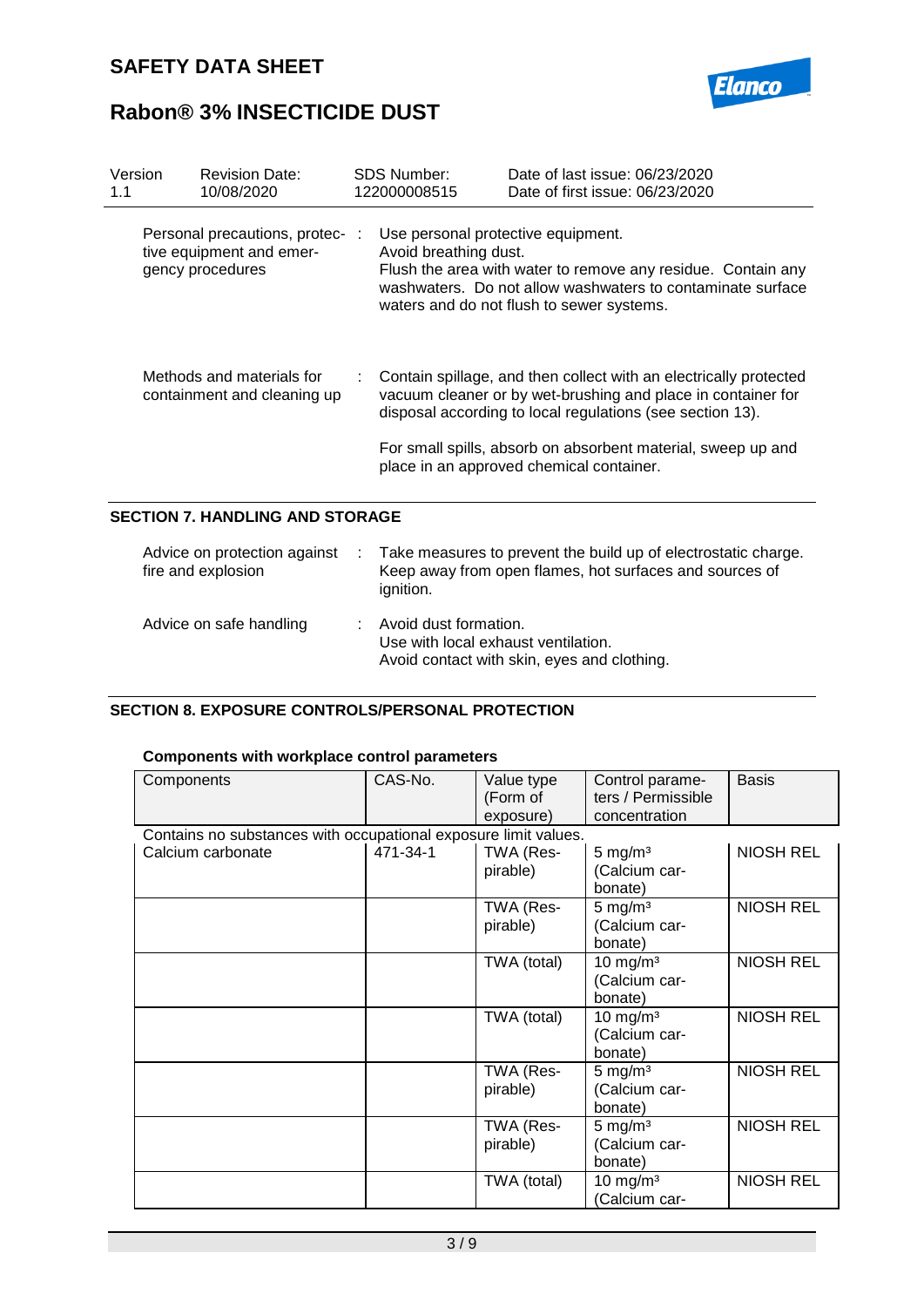

| Version | <b>Revision Date:</b><br>10/08/2020            | <b>SDS Number:</b><br>122000008515 |                                         | Date of last issue: 06/23/2020<br>Date of first issue: 06/23/2020                                                     |                                         |                                        |  |                            |
|---------|------------------------------------------------|------------------------------------|-----------------------------------------|-----------------------------------------------------------------------------------------------------------------------|-----------------------------------------|----------------------------------------|--|----------------------------|
|         |                                                |                                    |                                         |                                                                                                                       | bonate)                                 |                                        |  |                            |
|         |                                                |                                    |                                         | TWA (total)                                                                                                           | 10 mg/m $3$<br>(Calcium car-<br>bonate) |                                        |  | <b>NIOSH REL</b>           |
|         | <b>Biological occupational exposure limits</b> |                                    |                                         |                                                                                                                       |                                         |                                        |  |                            |
|         | Components                                     | CAS-No.                            | Control<br>parameters                   | Biological<br>specimen                                                                                                | Sam-<br>pling<br>time                   | Permissible<br>concentra-<br>tion      |  | <b>Basis</b>               |
|         | Tetrachlorvinphos                              | 22248-79-<br>9                     | Acetylcho-<br>linesterase<br>activity   | In red<br>blood cells                                                                                                 | End of<br>shift                         | 70 % of an<br>individual's<br>baseline |  | <b>ACGIH</b><br><b>BEI</b> |
|         |                                                |                                    | Acetylcho-<br>linesterase<br>activity   | In red<br>blood cells                                                                                                 | End of<br>shift                         | 70 % of an<br>individual's<br>baseline |  | <b>ACGIH</b><br>BEI        |
|         |                                                |                                    | Butyrylcho-<br>linesterase<br>activity  | In serum<br>or plasma                                                                                                 | End of<br>shift                         | 60 % of an<br>individual's<br>baseline |  | <b>ACGIH</b><br><b>BEI</b> |
|         |                                                |                                    | Butyrylcho-<br>linesterase<br>activity  | In serum<br>or plasma                                                                                                 | End of<br>shift                         | 60 % of an<br>individual's<br>baseline |  | <b>ACGIH</b><br>BEI        |
|         | Personal protective equipment                  |                                    |                                         |                                                                                                                       |                                         |                                        |  |                            |
|         | Respiratory protection                         | ÷                                  | Recommended Filter type:<br><b>HEPA</b> | NIOSH approved pesticide respirator.                                                                                  |                                         |                                        |  |                            |
|         | Hand protection<br>Material                    |                                    |                                         | Hand protection: protective gloves for chemicals made of<br>Baypren, nitrile rubber or PVC                            |                                         |                                        |  |                            |
|         | Remarks                                        |                                    |                                         | Breakthrough time not tested; dispose of immediately after<br>contamination. Advice: The gloves should not be reused. |                                         |                                        |  |                            |
|         | Eye protection                                 |                                    | Safety glasses                          |                                                                                                                       |                                         |                                        |  |                            |
|         | Protective measures                            |                                    |                                         | Wear suitable protective equipment.                                                                                   |                                         |                                        |  |                            |
|         | Hygiene measures                               |                                    | handling the product.                   | Wash hands and face before breaks and immediately after<br>Use protective skin cream before handling the product.     |                                         |                                        |  |                            |

| Appearance            | powder                        |
|-----------------------|-------------------------------|
| Colour                | beige, brownish               |
| Odour                 | mild, musty                   |
| рH                    | No data available             |
| Melting point / range | 1517 - 1650 °F / 825 - 899 °C |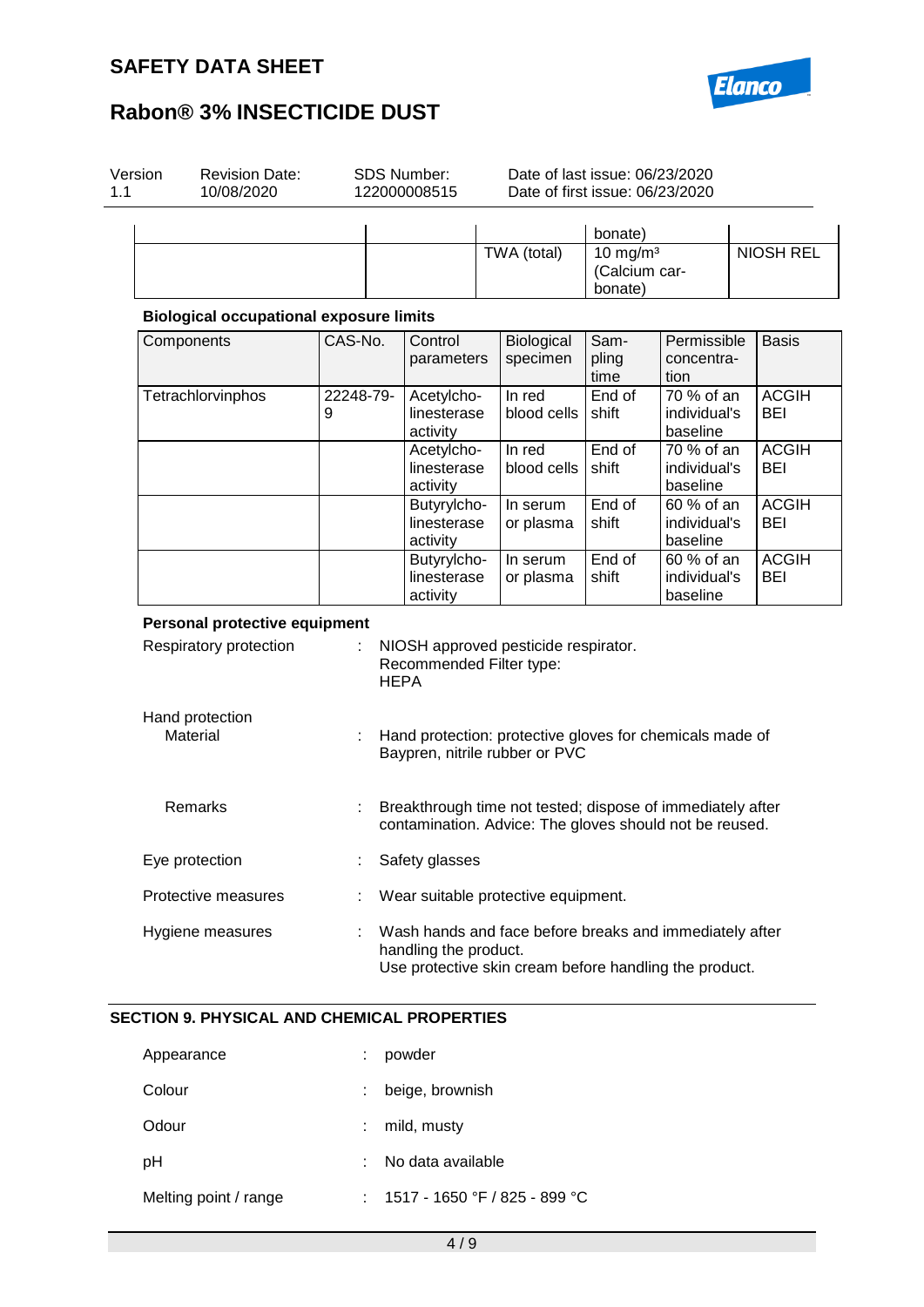# **SAFETY DATA SHEET**



# **Rabon® 3% INSECTICIDE DUST**

| Version<br>1.1 |                 | <b>Revision Date:</b><br>10/08/2020                 |    | <b>SDS Number:</b><br>122000008515    | Date of last issue: 06/23/2020<br>Date of first issue: 06/23/2020 |
|----------------|-----------------|-----------------------------------------------------|----|---------------------------------------|-------------------------------------------------------------------|
|                |                 |                                                     |    | Decomposes                            |                                                                   |
|                |                 | Boiling point/boiling range                         |    | No data available                     |                                                                   |
|                | Flash point     |                                                     | ÷  | Not applicable                        |                                                                   |
|                |                 | Upper explosion limit / Upper<br>flammability limit | ÷  | No data available                     |                                                                   |
|                |                 | Lower explosion limit / Lower<br>flammability limit | ÷  | No data available                     |                                                                   |
|                |                 | Vapour pressure                                     | ÷  | Not applicable                        |                                                                   |
|                |                 | Relative vapour density                             | t. | Not applicable                        |                                                                   |
|                | Density         |                                                     |    | 2.7 g/cm <sup>3</sup> (68 °F / 20 °C) |                                                                   |
|                | Solubility(ies) | Water solubility                                    |    | Product has poor solubility.          |                                                                   |
|                |                 | Solubility in other solvents                        | ÷  | No data available                     |                                                                   |
|                | octanol/water   | Partition coefficient: n-                           |    | No data available                     |                                                                   |
|                |                 | Auto-ignition temperature                           | ÷  | No data available                     |                                                                   |
|                |                 | Decomposition temperature                           | ÷  | No data available                     |                                                                   |
|                | Viscosity       | Viscosity, dynamic                                  | ÷  | Not applicable                        |                                                                   |
|                |                 | Viscosity, kinematic                                | ÷. | Not applicable                        |                                                                   |
|                |                 | <b>Explosive properties</b>                         |    | No statements available.              |                                                                   |
|                |                 | Oxidizing properties                                | ÷  | No data available                     |                                                                   |
|                |                 | Minimum ignition energy                             | ÷  | No data available                     |                                                                   |
|                |                 |                                                     |    |                                       |                                                                   |

### **SECTION 10. STABILITY AND REACTIVITY**

| Reactivity                                                  | No data available            |
|-------------------------------------------------------------|------------------------------|
| Chemical stability                                          | No data available            |
| Possibility of hazardous reac- : No data available<br>tions |                              |
| Conditions to avoid                                         | No data available            |
| Incompatible materials                                      | Strong acids<br>Strong bases |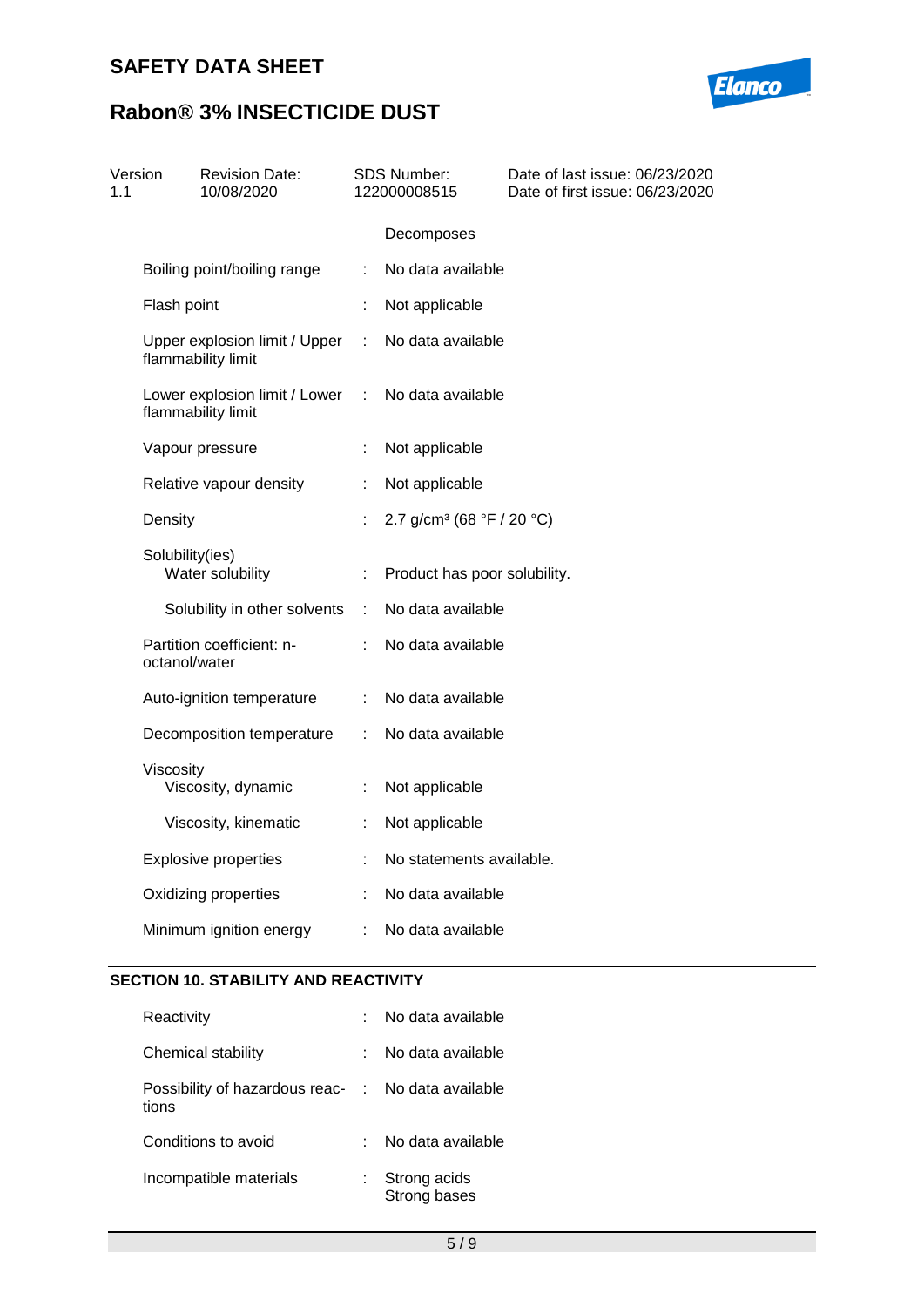

| Version<br>1.1 | <b>Revision Date:</b><br>10/08/2020          |    | SDS Number:<br>122000008515                                       | Date of last issue: 06/23/2020<br>Date of first issue: 06/23/2020 |
|----------------|----------------------------------------------|----|-------------------------------------------------------------------|-------------------------------------------------------------------|
|                |                                              |    | Strong oxidizing agents                                           |                                                                   |
|                | Hazardous decomposition<br>products          | ÷. | Carbon monoxide (CO)<br>Carbon dioxide (CO2)                      |                                                                   |
|                | <b>SECTION 11. TOXICOLOGICAL INFORMATION</b> |    |                                                                   |                                                                   |
|                | <b>Acute toxicity</b>                        |    |                                                                   |                                                                   |
|                | <b>Product:</b>                              |    |                                                                   |                                                                   |
|                | Acute oral toxicity                          |    | : LD50 (Rat): 2,686 mg/kg                                         | Remarks: Data on active ingredient                                |
|                | Acute inhalation toxicity                    | t. | $LC50$ (Rat): $> 3.61$ mg/l                                       | Remarks: Data on active ingredient                                |
|                | Acute dermal toxicity                        |    | LD50 (Rat): $> 2,000$ mg/kg<br>Remarks: Data on active ingredient |                                                                   |
| Components:    |                                              |    |                                                                   |                                                                   |
|                | <b>Tetrachlorvinphos:</b>                    |    |                                                                   |                                                                   |
|                | Acute oral toxicity                          | ÷. | LD50 (Rat): 480 mg/kg                                             |                                                                   |
|                | Acute dermal toxicity                        | t. | LD50 (Rabbit): $> 2,500$ mg/kg<br>single contact with skin.       | Assessment: The component/mixture is minimally toxic after        |
|                | <b>Skin corrosion/irritation</b>             |    |                                                                   |                                                                   |
|                | <b>Product:</b>                              |    |                                                                   |                                                                   |
|                | Result                                       |    | Mild skin irritation                                              |                                                                   |
|                | Serious eye damage/eye irritation            |    |                                                                   |                                                                   |
|                | Product:                                     |    |                                                                   |                                                                   |
|                | Result                                       |    | Mild eye irritation                                               |                                                                   |
|                | Respiratory or skin sensitisation            |    |                                                                   |                                                                   |
|                | <b>Product:</b>                              |    |                                                                   |                                                                   |
|                | Result                                       |    | Does not cause skin sensitisation.                                |                                                                   |
|                | <b>SECTION 12. ECOLOGICAL INFORMATION</b>    |    |                                                                   |                                                                   |
|                | <b>Ecotoxicity</b>                           |    |                                                                   |                                                                   |
|                | Components:                                  |    |                                                                   |                                                                   |

**Tetrachlorvinphos:**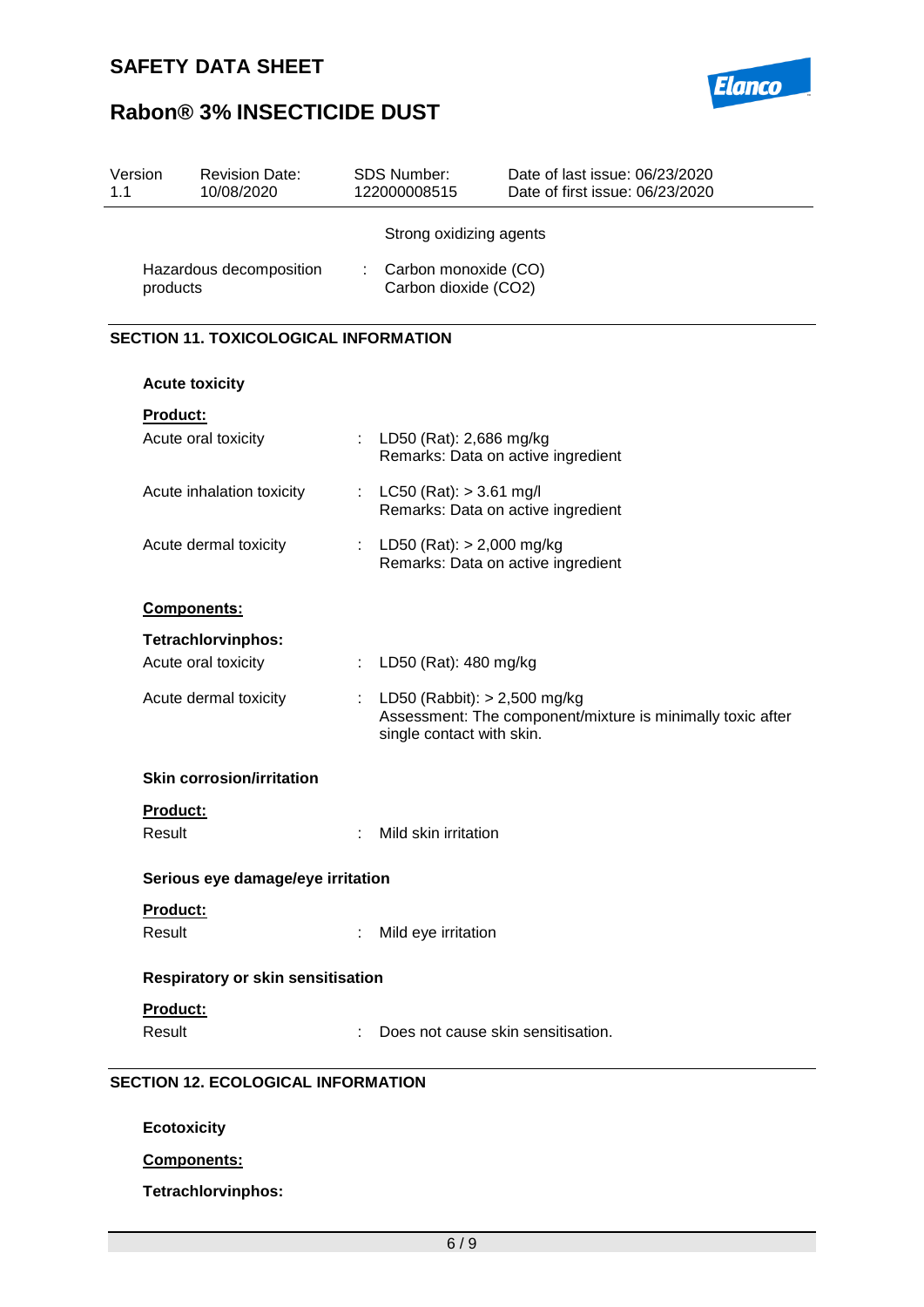

| Version<br>1.1            | <b>Revision Date:</b><br>10/08/2020                       |   | <b>SDS Number:</b><br>122000008515                                             | Date of last issue: 06/23/2020<br>Date of first issue: 06/23/2020 |
|---------------------------|-----------------------------------------------------------|---|--------------------------------------------------------------------------------|-------------------------------------------------------------------|
|                           | Toxicity to fish                                          |   | LC50 (Lepomis macrochirus (Bluegill sunfish)): 0.5 mg/l<br>Exposure time: 96 h |                                                                   |
|                           | Toxicity to daphnia and other :<br>aquatic invertebrates  |   | EC50 (Daphnia magna (Water flea)): 0.002 mg/l<br>Exposure time: 48 h           |                                                                   |
|                           | <b>Persistence and degradability</b><br>No data available |   |                                                                                |                                                                   |
|                           | <b>Bioaccumulative potential</b>                          |   |                                                                                |                                                                   |
|                           | Components:                                               |   |                                                                                |                                                                   |
| octanol/water             | <b>Tetrachlorvinphos:</b><br>Partition coefficient: n-    |   | log Pow: 3.53                                                                  |                                                                   |
|                           | <b>Mobility in soil</b><br>No data available              |   |                                                                                |                                                                   |
|                           | Other adverse effects                                     |   |                                                                                |                                                                   |
| <b>Product:</b><br>mation | Additional ecological infor-                              | ÷ |                                                                                | Do not allow to enter surface waters or groundwater.              |

### **SECTION 13. DISPOSAL CONSIDERATIONS**

| <b>Disposal methods</b> |  |                                                                                                                                                                                                                                                      |
|-------------------------|--|------------------------------------------------------------------------------------------------------------------------------------------------------------------------------------------------------------------------------------------------------|
| Waste from residues     |  | If discarded in its purchased form, this product would not be a<br>hazardous waste either by listing or by characteristic.                                                                                                                           |
|                         |  | However, under RCRA, it is the responsibility of the product<br>user to determine at the time of disposal, whether a material<br>containing the product or derived from the product should be<br>classified as a hazardous waste. (40 CFR 261.20-24) |

### **SECTION 14. TRANSPORT INFORMATION**

### **International Regulations**

| <b>IATA-DGR</b><br>UN/ID No.<br>Proper shipping name          | <b>UN 3077</b><br>ENVIRONMENTALLY HAZARDOUS SUBSTANCE, SOLID,<br>N.O.S.<br>(TETRACHLORVINPHOS) |
|---------------------------------------------------------------|------------------------------------------------------------------------------------------------|
| Class<br>Packing group<br>Labels<br>Environmentally hazardous | 9<br>Ш<br>9<br>yes                                                                             |
| <b>IMDG-Code</b>                                              |                                                                                                |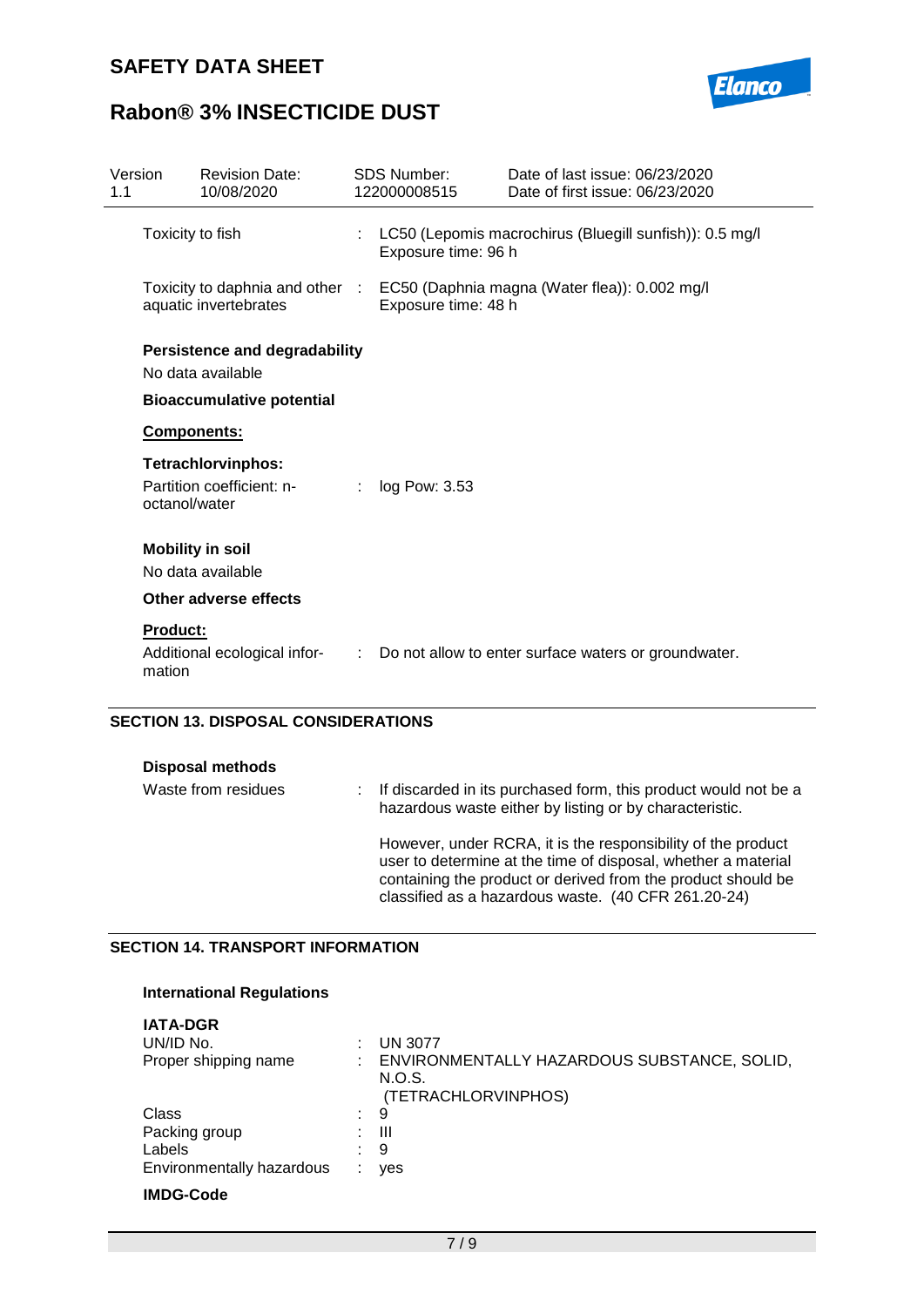

| Version<br>1.1 | <b>Revision Date:</b><br>10/08/2020 |    | <b>SDS Number:</b><br>122000008515              | Date of last issue: 06/23/2020<br>Date of first issue: 06/23/2020 |
|----------------|-------------------------------------|----|-------------------------------------------------|-------------------------------------------------------------------|
|                | UN number<br>Proper shipping name   |    | <b>UN 3077</b><br>N.O.S.<br>(TETRACHLORVINPHOS) | ENVIRONMENTALLY HAZARDOUS SUBSTANCE, SOLID,                       |
|                | Class                               | ÷. | 9                                               |                                                                   |
|                | Packing group                       |    | Ш                                               |                                                                   |
|                | Labels                              |    | 9                                               |                                                                   |
|                | Marine pollutant                    |    | yes                                             |                                                                   |

### **Transport in bulk according to Annex II of MARPOL 73/78 and the IBC Code**

Not applicable for product as supplied.

### **National Regulations**

### **49 CFR**

Not regulated as a dangerous good

#### **Special precautions for user**

The transport classification(s) provided herein are for informational purposes only, and solely based upon the properties of the unpackaged material as it is described within this Safety Data Sheet. Transportation classifications may vary by mode of transportation, package sizes, and variations in regional or country regulations.

### **SECTION 15. REGULATORY INFORMATION**

#### **International Regulations**

| Montreal Protocol (Ozone Depleting Substances)       | $:$ Not applicable          |
|------------------------------------------------------|-----------------------------|
| <b>Rotterdam Convention (Prior Informed Consent)</b> | $:$ Not applicable          |
| Stockholm Convention (Persistent Organic Pollutants) | $\therefore$ Not applicable |

#### **The components of this product are reported in the following inventories:**

TSCA : Not On TSCA Inventory

### **TSCA list**

No substances are subject to a Significant New Use Rule.

No substances are subject to TSCA 12(b) export notification requirements.

### **SECTION 16. OTHER INFORMATION**

### **Further information**

| <b>Full text of other abbreviations</b> |  |                                                           |  |  |  |
|-----------------------------------------|--|-----------------------------------------------------------|--|--|--|
| ACGIH BEI                               |  | : ACGIH - Biological Exposure Indices (BEI)               |  |  |  |
| NIOSH REL                               |  | : USA. NIOSH Recommended Exposure Limits                  |  |  |  |
| NIOSH REL / TWA                         |  | : Time-weighted average concentration for up to a 10-hour |  |  |  |
|                                         |  | workday during a 40-hour workweek                         |  |  |  |